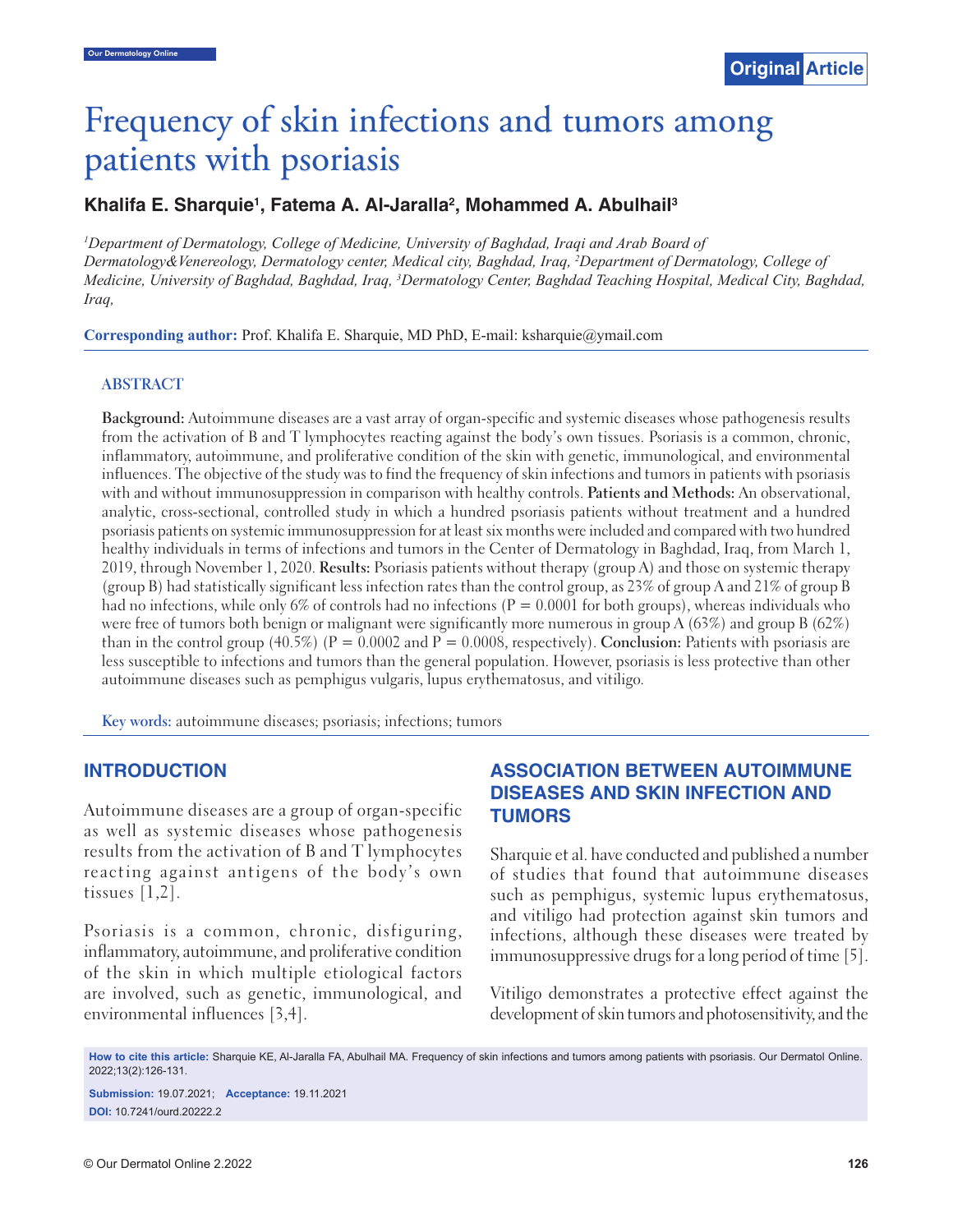#### www.odermatol.com

absence of melanin in the epidermis is not a significant risk factor for the development of skin tumors [6]. In addition, vitiligo has been causally associated with a reduced risk of several cancers, suggesting that vitiligo as an autoimmune disease may play a role in the suppression of cancer, and these findings are well correlated with the presence of p53 [7,8].

Psoriatic plaques are rarely complicated by recurrent infections with bacterial, viral, and fungal pathogens, as only 7% of patients with psoriasis have bacterial or viral skin infections, as compared with 30% of patients with atopic dermatitis [7].

Psoriasis lesions are seldomly impetiginized. This resistance to secondary bacterial infection may be explained by the increased production of skin-derived antimicrobial peptides, for instance, defensins [8].

# **PSORIASIS AND VITILIGO AS CLOSE RELATIVES**

Both vitiligo and psoriasis are inflammatory autoimmune diseases in which  $T_{\rm h}$ l helper cells play a role in their pathogeneses and have genetic elements [3,9].

A study from China found that rs9468925 in HLA-C/ HLA-B is associated with both psoriasis and vitiligo, providing the first important evidence that two major skin diseases share a common genetic locus in the MHC and a basis for elucidating the molecular mechanism of skin disorders [10]. Additionally, a meta-analysis revealed that psoriasis and vitiligo are associated with each other [11].

Furthermore, in 2017, Sharquie et al. conducted the first clinical study, which showed that vitiligo and psoriasis are closely linked diseases, as both commonly occur in the same patients and their families. Patients may show psoriasis first, then progress into vitiligo, or the same patch may contain lesions of both psoriasis and vitiligo [3].

In addition, psoriasis has been associated with autoimmune diseases other than vitiligo [12].

Therefore, the objective of this work was to evaluate the frequency of infections and tumors among patients with psoriasis and healthy controls and to be compared with other studies that included the frequency of these infections and tumors among other autoimmune diseases such as pemphigus and vitiligo.

#### **PATIENTS AND METHOD**

An observational, analytic, cross-sectional, controlled study was conducted during a period of twenty months, starting on March 1, 2019, and ending on November 1, 2020. Formal consent was taken from each patient after fully explaining the goals and nature of our study. In addition, ethical approval was taken from the Scientific Council of Dermatology and Venereology/Arab Board of Health Specializations. Two hundred patients with psoriasis—110 females (55%) and 90 males (45%) were evaluated. The patients were seen in the Center of Dermatology, Baghdad Teaching Hospital, Medical City, Baghdad, Iraq.

The patients were divided into two groups. Group A included 100 patients with psoriasis—53 females (53%) and 47 males (47%)—with their ages ranging from 5 to 66 years; these patients had taken no medications for their psoriasis. Group B included 100 patients with psoriasis—57 females (57%) and 43 males (43%)—with their ages ranging from 7 years to 64 years; these patients were on continuous systemic therapy for at least the last six months, excluding patients on systemic retinoids or apremilast.

## **INCLUSION CRITERIA FOR GROUP A**

Patients with a diagnosis of psoriasis for at least six months, not on any form of therapy for their psoriasis currently or in the past.

# **EXCLUSION CRITERIA FOR GROUP A**

- 1. Patients taking any oral or parenteral immunosup pressants for psoriasis or other diseases during their lifetime or topical therapies.
- 2. Pregnant females.
- 3. Associated diabetes mellitus.
- 4. Any other associated immunosuppressive condition.
- 5. Patients on or previously exposed to phototherapy.

# **INCLUSION CRITERIA FOR GROUP B**

Patients with a diagnosis of psoriasis on continuous systemic immunosuppressive therapy for at least the last six months.

# **EXCLUSION CRITERIA FOR GROUP B**

1. Patients with any interruption of systemic therapy in the last six months.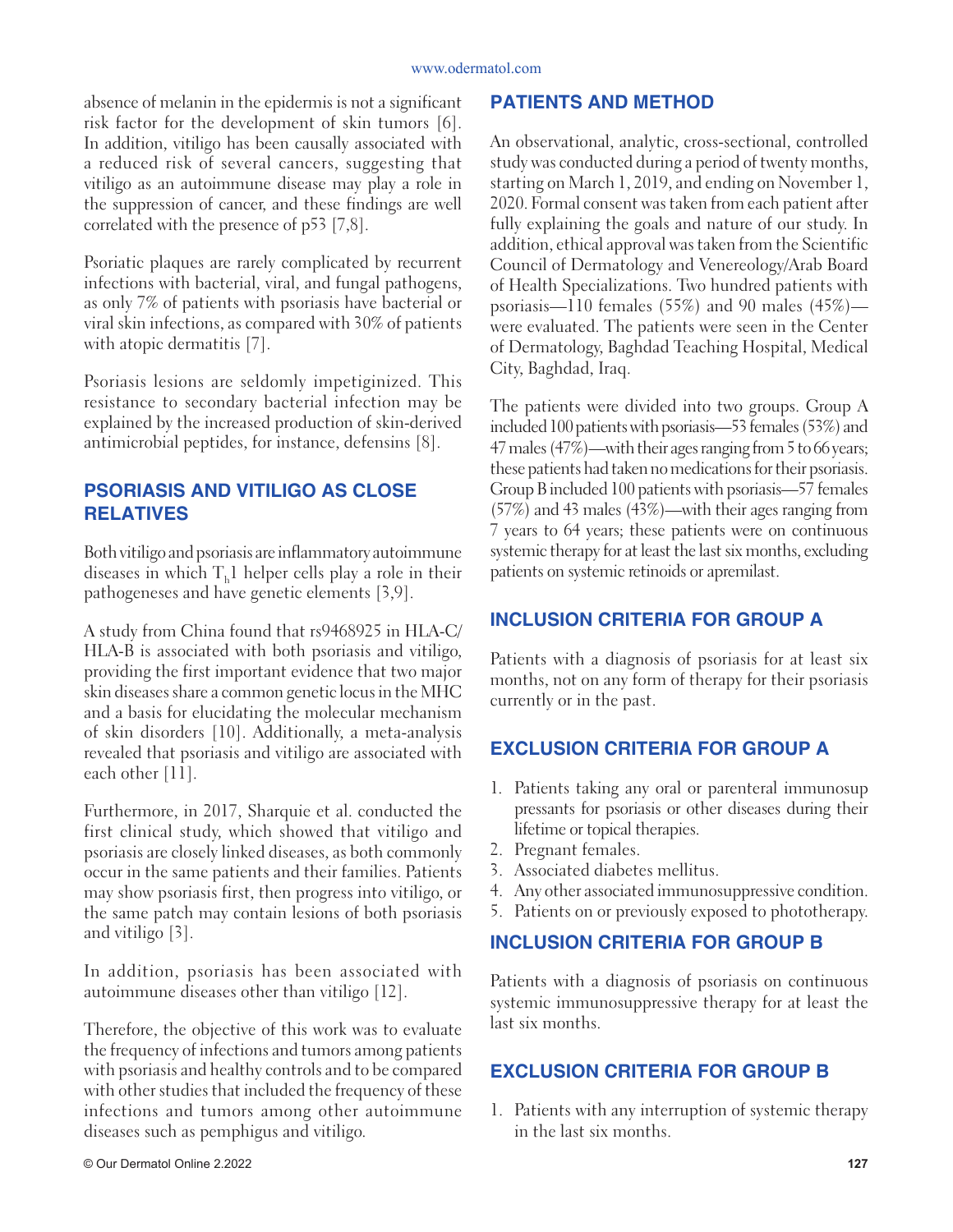- 2. Patients on a systemic retinoid or apremilast.
- 3. Pregnant females.
- 4. Any associated immunosuppressive diseases.
- 5. Patients with diabetes mellitus.
- 6. Patients on or previously exposed to phototherapy.

In addition, two hundred apparently normal individuals—93 males (46.5%) and 107 females (53.5%)—were included as controls, with their ages ranging from 4 to 67 years; these were non-diabetic and had no history of taking any immunosuppressing drugs during their lifetime.

A full history was taken from each patient and control, including age, sex, duration of disease, and a detailed history of treatment protocols. A physical examination was performed, including a complete skin examination for both the covered and exposed skin for dermatological tumors, infections, and other skin lesions, as well as an examination of the nails, hair, and mucous membranes. The affected body surface area was assessed and the calculation of the PASI score for the patients with psoriasis with an Android application (Psoriasis Calc) was performed.

Calculations were performed with Microsoft Excel 2013. Categorical variables were expressed as frequencies and percentages, and continuous variables as means and standard deviations. The chi-square test was used to assess the significance of the relationship between two categorical variables, while ANOVA was used to evaluate the differences among three groups and P values, with values  $\leq 0.05$  considered statistically significant. The results are demonstrated in tables and/or graphs.

### **RESULTS**

This study was conducted to demonstrate the frequency of skin infections and tumors in psoriatic patients without therapy (group A) and those on systemic therapy (group B) in comparison with healthy controls.

#### **Demographic Data**

Group A included 100 psoriasis patients without treatment—47 (47%) males and 53 (53%) females with their age ranging from 5 to 66 years; they had had psoriasis for a mean of  $64.61$  months  $(SD = 75.046;$ ranging from 6 to 360 months), their mean psoriasis area and severity index (PASI score) was 7.9595 (SD  $= 7$ ; range: 1–33), their mean body surface area was

12.44% (SD = 17; range = 1-90%), and their mean age was  $36.9$  years  $(SD = 14.8)$ .

Group B included 100 psoriasis patients—43 (43%) males and 57 (57%) females—with their age ranging from 7 to 64 years; the mean duration of their psoriasis was 81.72 months (SD = 70.30; range =  $12-360$  months), their mean PASI score was  $8.59$  (SD = 10.58; range =  $1-70$ ); their mean body surface area was  $10.3\%$  (SD = 14; range: 1–90%), and their mean age was 40.63 years  $(SD = 11.87)$ . They had been on systemic therapy for at least six months (73 patients were on etanercept, 24 were on methotrexate, two were on a combination of methotrexate and etanercept, and one was on a combination of methotrexate and cyclosporine).

The control group included 200 apparently healthy individuals—93 (46.5%) males and 107 (53.5%) females—with their age ranging from 4 to 67 years; their mean age was 38.96 years  $(SD = 12.9)$ .

#### **FREQUENCY OF INFECTIONS**

Psoriatic patients without therapy and those on systemic therapy, in general, showed a smaller statistically significant infection rate than the control group, as 23% of psoriatic patients without therapy (group A) and 21% of psoriatic patients on systemic therapy (group B) had no infections, while only 6% of the controls had no infections. Table 1 presents details on the different infections. However, as per the analysis of variance (ANOVA) comparing mild, moderate, and severe psoriasis within each group, there was no statistically significant correlation between the severity of psoriasis and the frequency of infection across both groups ( $P = 0.49$  for group A;  $P = 0.34$  for group B).

#### **FREQUENCY OF TUMORS**

Individuals free of tumors (benign or malignant) were significantly more numerous in groups A and B than in the control group (63% of group A were free of tumors, 61% of group B were free of tumors, 40.5% of the controls were free of tumors;  $P = 0.0002$  for group A,  $P = 0.0008$  for group B). Table 2 presents details on the different infections.

However, as per ANOVA comparing mild, moderate, and severe psoriasis within each group, there was no statistically significant correlation between the severity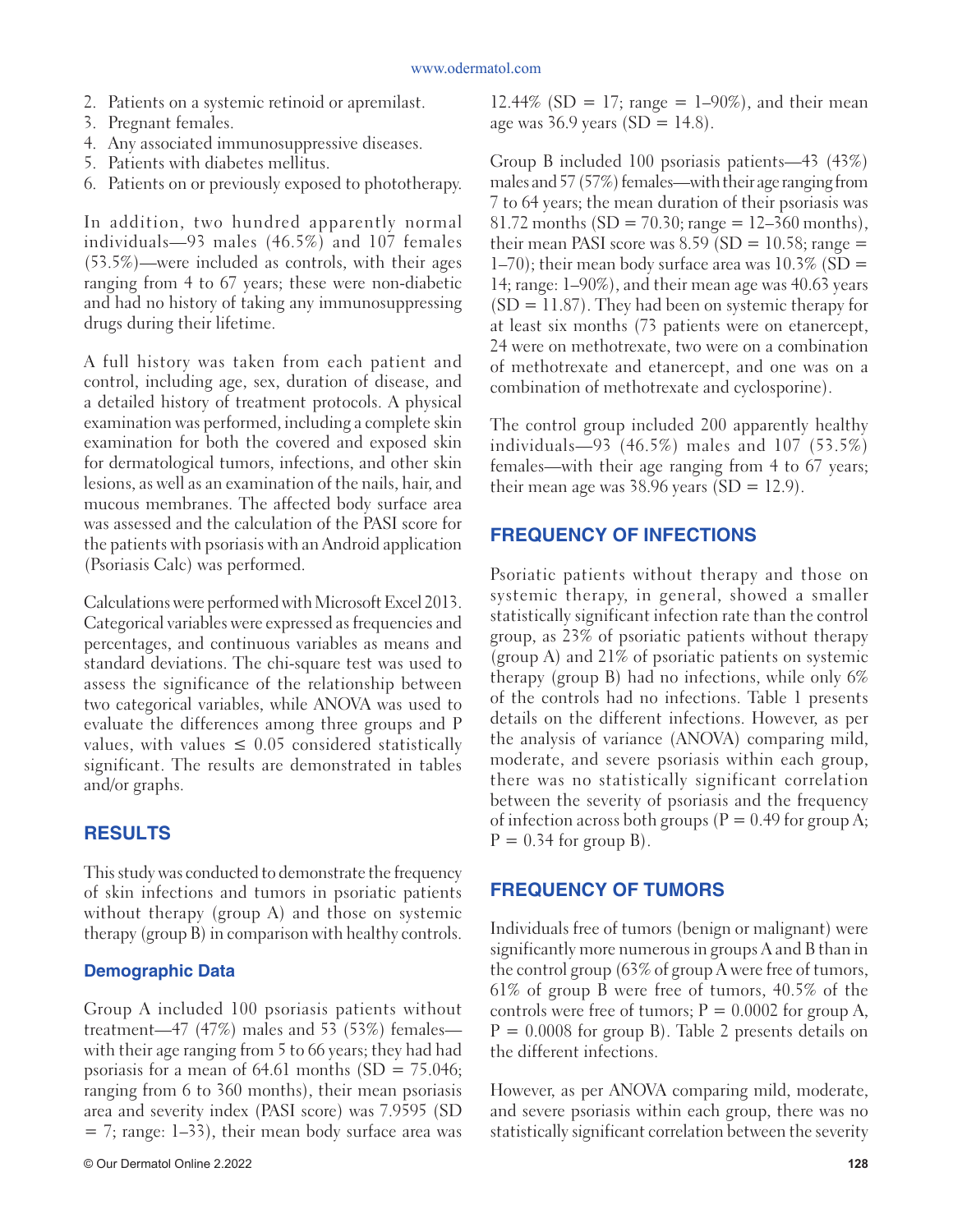#### www.odermatol.com

| Table 1: The distribution of skin infections in psoriatic patients without treatment (group A) and on systemic drugs (group B) in comparison |  |
|----------------------------------------------------------------------------------------------------------------------------------------------|--|
| with controls.                                                                                                                               |  |

| <b>Skin infection</b>             | <b>Psoriatic patients without</b><br>treatment | P         | Psoriasis patients on systemic drugs | P         | <b>Controls</b> |
|-----------------------------------|------------------------------------------------|-----------|--------------------------------------|-----------|-----------------|
|                                   |                                                |           |                                      |           | $n$ (%)         |
|                                   | $n$ (%)                                        |           |                                      |           |                 |
| No infections                     | 23 (23%)                                       | $0.0001*$ | 21 (21%)                             | $0.0001*$ | 12(6%)          |
| Individuals with infections       | 77 (77%)                                       | $0.0001*$ | 79 (79%)                             | $0.0001*$ | 188 (94%)       |
| Chicken pox                       | 46 (46%)                                       | 0.2       | 44 (44%)                             | 0.4       | 78 (39%)        |
| <b>Folliculitis</b>               | 26 (26%)                                       | $0.01*$   | 27 (27%)                             | $0.02*$   | 118 (59%)       |
| Wart                              | 3(3%)                                          | $0.003*$  | 4(4%)                                | $0.008*$  | 28 (14%)        |
| Herpes simplex                    | 21 (21%)                                       | $0.01*$   | 23 (23%)                             | $0.03*$   | 70 (35%)        |
| Herpes zoster                     | $1(1\%)$                                       | $0.004*$  | 3(3%)                                | $0.03*$   | 20 (10%)        |
| Candida                           | 3(3%)                                          | $0.03*$   | 3(3%)                                | $0.03*$   | 20 (10%)        |
| Tinea                             | $1(1\%)$                                       | $0.01*$   | 2(2%)                                | $0.04*$   | 16 (8%)         |
| Molluscum contagiosum             | 4(4%)                                          | $0.02*$   | 4(4%)                                | $0.02*$   | 24 (12%)        |
| Cutaneous leishmaniasis           | $\mathbf{0}$                                   | 0.2       | $\mathbf{0}$                         | 0.2       | 3(1.5%)         |
| <b>Skin infection</b>             | <b>Psoriasis patients without</b>              | P         | Psoriasis patients on systemic drugs | P         | <b>Controls</b> |
|                                   | treatment                                      |           | $n$ (%)                              |           | $n$ (%)         |
|                                   | $n$ (%)                                        |           |                                      |           |                 |
| Carbuncle                         | $\Omega$                                       | $0.04*$   | $\mathbf{0}$                         | $0.04*$   | 8(4%)           |
| Foruncle                          | 3(3%)                                          | $0.03*$   | 3(3%)                                | $0.03*$   | 20 (10%)        |
| Hand, foot, and mouth disease     | $\mathbf{0}$                                   | $0.04*$   | 0                                    | $0.04*$   | 8(4%)           |
| Impetigo                          | $1(1\%)$                                       | $0.04*$   | 0                                    | $0.01*$   | 12 (6%)         |
| <b>Cellulitis</b>                 | $\Omega$                                       | $0.02*$   | $\Omega$                             | $0.02*$   | 10(5%)          |
| Pityriasis versicolor             | $1(1\%)$                                       | $0.01*$   | 2(2%)                                | $0.03*$   | 16 (8%)         |
| Echthyma                          | $\mathbf 0$                                    | $0.01*$   | 1(1%)                                | $0.04*$   | 12 (6%)         |
| Erythrasma                        | $\Omega$                                       | $0.01*$   | $1(1\%)$                             | $0.01*$   | 12(6%)          |
| <b>Total bacterial infections</b> | 30 (30%)                                       | $0.0001*$ | 32 (32%)                             | $0.0001*$ | 192 (96%)       |
| <b>Total infections</b>           | 110                                            |           | 117                                  |           | 487             |

\* Significant difference when P was equal or below 0.05

**Table 2:** The distribution of benign and malignant skin tumors in psoriatic patients (without therapy and with systemic therapy) and controls**.**

| <b>Skin tumors</b>      | <b>Psoriatic patients without</b> | P                        | Psoriatic patients on systemic drugs | P         | <b>Controls</b> |
|-------------------------|-----------------------------------|--------------------------|--------------------------------------|-----------|-----------------|
| (benign and             | treatment                         |                          | $n$ (%)                              |           | $n$ (%)         |
| malignant)              | $n$ (%)                           |                          |                                      |           |                 |
| No tumors               | 63 (63%)                          | $0.0002*$                | 61(61%)                              | $0.0008*$ | 81 (40.5%)      |
| <b>Tumors</b>           | 37 (37%)                          | $0.0001*$                | 39 (39%)                             | $0.0001*$ | 119 (59.5%)     |
| Skin tag                | $10(10\%)$                        |                          | 8(8%)                                | 0.5       | 20(10%)         |
| Epidermoid cyst         | 3(3%)                             | 0.4                      | $1(1\%)$                             | 0.08      | 10(5%)          |
| Melanocytic nevi        | 23 (23%)                          | $0.01*$                  | 25 (25%)                             | $0.03*$   | 74 (37%)        |
| Seborrhiec keratosis    | 4(4%)                             | $0.008*$                 | 5(5%)                                | $0.01*$   | 28 (14%)        |
| Actinic keratosis       | 2(2%)                             | $0.02*$                  | 2(2%)                                | $0.02*$   | 18(9%)          |
| Cherry angioma          | 2(2%)                             |                          | 2(2%)                                |           | 4(2%)           |
| Basal cell carcinoma    | 0                                 | 0.3                      | $\mathbf 0$                          | 0.3       | 2(1%)           |
| Squamous cell carcinoma | $\Omega$                          | 0.3                      | $\Omega$                             | 0.1       | 2(1%)           |
| Keratoacanthoma         |                                   | 0.4                      | $\Omega$                             | 0.4       | $1(0.5\%)$      |
| Kaposi sarcoma          | 0                                 | $\overline{\phantom{a}}$ | $\mathbf{0}$                         |           | $\Omega$        |
| Melanoma                | $\mathbf{0}$                      | $\overline{\phantom{a}}$ | $\mathbf 0$                          |           | $\mathbf 0$     |

\* Significant difference when P was equal or below 0.05.

of psoriasis and the frequency of tumors across both groups ( $P = 0.08$  for both groups).

## **DISCUSSION**

There are clinical studies supporting the theory stating that autoimmune diseases present less frequent infections and tumors in comparison with healthy controls. In 2014, Sharquie et al. were the first to document that patients with pemphigus vulgaris are less susceptible to infections and tumors compared with patients with renal transplants and healthy controls [5].

Moreover, Sharquie et al., by subsequent studies, also showed that patients with lupus erythematosus and with alopecia areata are less susceptible to infections and tumors compared with renal transplant patients and healthy individuals [1].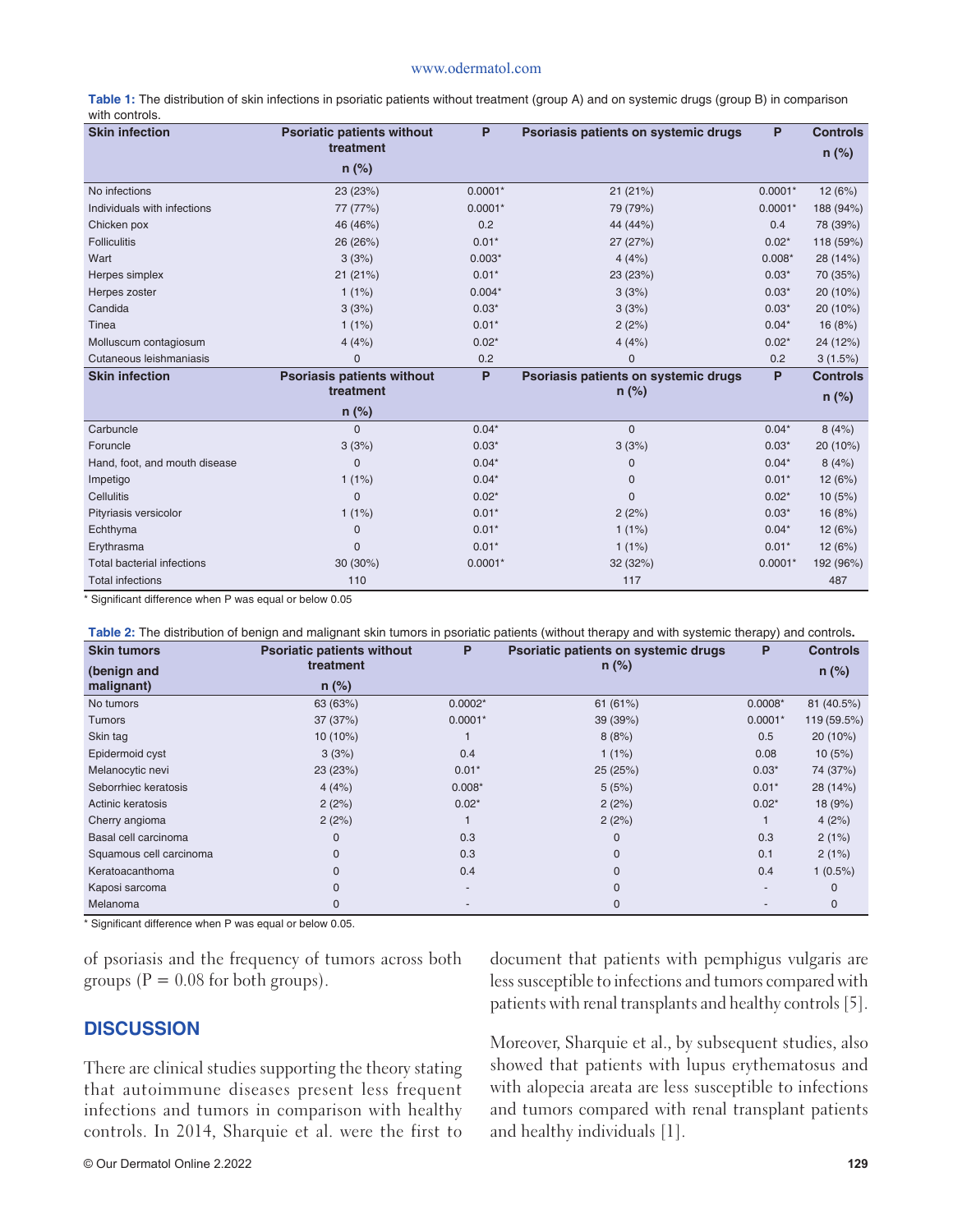#### www.odermatol.com

Similarly, Sharquie et al. revealed that the severity of vitiligo is closely correlated with the frequency of viral warts and tumors, as patients with mild vitiligo had more frequent warts and tumors than patients with severe vitiligo [6]. They noticed that patients with localized vitiligo had 44.5% of warts and tumors, in contrast to patients with generalized vitiligo, who had 10% of warts and tumors. On the other hand, patients with universal vitiligo had only 2%. Control individuals had 66.2% of warts and tumors [6].

Further studies demonstrated that vitiligo and psoriasis are closely linked diseases [3,13]. These interesting findings had encouraged us to conduct the present work. The results of this study confirmed that 78% of psoriatic patients have a history of infections, as compared with 94% of controls with a history of infections, and this is a statistically significant finding  $(P = 0.0001)$ .

In addition, patients with psoriasis had statistically significantly fewer tumors collectively (38%) when compared with controls  $(59.5\%)$   $(P = 0.0001)$ .

In comparison with vitiligo patients in Sharquie's study [1], psoriatic patients showed a higher frequency of infections (78% in psoriatic patients vs. 10% in vitiligo patients;  $P = 0.0001$ ) and a higher frequency of tumors (38% in psoriatic patients vs.  $9\%$  in vitiligo patients;  $P = 0.0001$ ). Accordingly, vitiligo patients are more immune to infections and tumors than patients with psoriasis.

In comparison with pemphigus vulgaris in the previous study [1], psoriasis also appears to be less protective against infections (the infection rate was 78% in psoriatic patients vs. 18% in patients with pemphigus vulgaris;  $P = 0.0087$ ) and less protective against tumors (the tumor rate was 38% in psoriatic patients vs. 20% in patients with pemphigus vulgaris;  $P = 0.0001$ ). Accordingly, patients with pemphigus vulgaris are more immune to infections and tumors than patients with psoriasis.

Moreover, in comparison with patients with lupus erythematosus in the previous study [1], psoriasis appears to be less protective against infections (the infection rate was 78% in psoriatic patients vs. 56% in patients with lupus erythematosus;  $P = 0.0002$ ) and less protective against tumors (the tumor rate was 38% in psoriatic patients vs. 16% in patients with lupus erythematosus;  $P = 0.0014$ ). Accordingly, patients with lupus erythematosus are more immune to infections and tumors than patients with psoriasis.



**Figure 1:** Comparison of the frequencies of infections and tumors among different autoimmune skin diseases.

Hence, when these autoimmune diseases are compared with one another, the findings appear to be that vitiligo, pemphigus vulgaris, and lupus erythematosus are more protective than psoriasis against infections and tumors (Fig. 1).

The question to be raised is why these autoimmune diseases are protective against infections and tumors. This cannot be easily explained and documented. We may, however, put forth some ideas based on the results of the previous studies. For instance, the overexpression of the p53 gene in vitiliginous areas confers protection in cases of vitiligo [14].

With regard to psoriasis, these findings may also be applied, as it is considered an autoimmune disease. In addition, a recent study conducted in Berlin by Kerstin et al. found that psoriatic patients are immune to viral infections due to the presence of antiviral peptides, and the level of these antiviral peptides correlates directly with the level of interleukin-29 produced by Th17 cells [15].

## **CONCLUSION**

Patients with psoriasis, as an autoimmune disease, are less susceptible to infections and tumors than the general population. However, other autoimmune diseases such as pemphigus vulgaris, lupus erythematosus, and vitiligo are more protective than psoriasis. A further study assessing the frequency of the p53 marker in the skin of patients with psoriasis is highly recommended.

#### **Statement of Human and Animal Rights**

All the procedures followed were in accordance with the ethical standards of the responsible committee on human experimentation